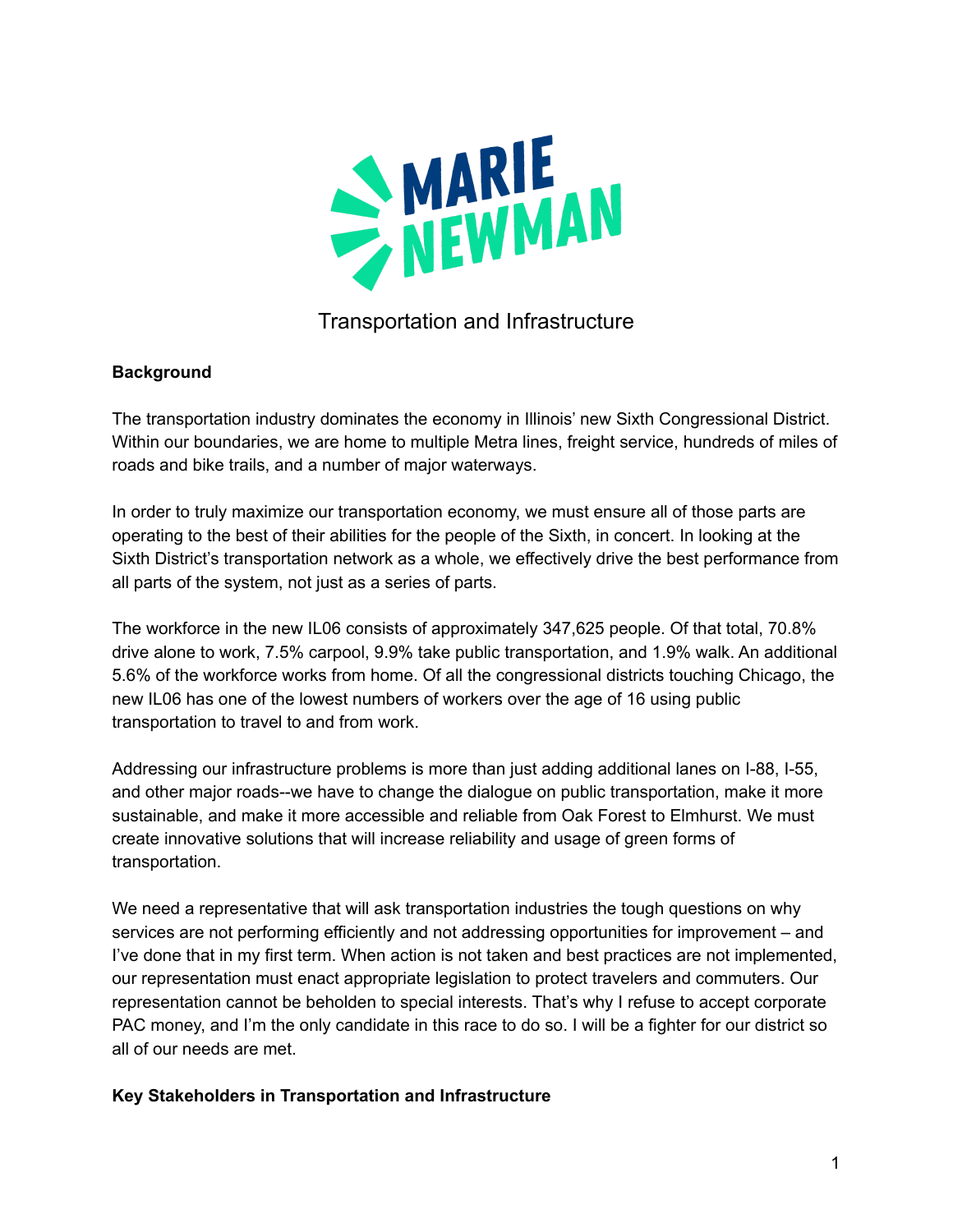I know the importance of developing strategic plans that involve all the stakeholders in a region. We need leaders that are willing to listen to the community's concerns and adapt their operations to best fit local residents--this includes regularly facilitating meetings with all transportation executives in Chicagoland alongside all members of government: federal, state, county, and local. We have done that work. Over the past twelve months, I brought together colleagues across our district in all levels of government with key transportation stakeholders to solve multiple local issues. Prior to this, it had not been done. We need to continue to work together to solve local problems affecting commuters and providers while also driving electrification, high speed rail, and other green transportation projects.

With less than 10% of the workforce in the new IL06 using public transportation, we need to get all transportation stakeholders in the same room to discuss ways to work together and make participation and ridership higher for public transit.

I'm proud of my close collaboration with transportation agencies and community leaders. In my first year in office, we tackled significant train delays and blockages and [reduced](https://www.fox32chicago.com/news/chicago-residents-no-longer-waiting-hours-for-passing-freight-trains) delays up to [100%](https://www.fox32chicago.com/news/chicago-residents-no-longer-waiting-hours-for-passing-freight-trains), particularly in the Beverly area and surrounding suburbs.

In my role on the House Transportation and Infrastructure Committee, I've made significant progress. I'm proud to be endorsed by the Transportation and Infrastructure Committee Chairman, Rep. Peter DeFazio (D-OR), and to have received endorsements from Amalgamated Transit Union Local 241 and 308, Transportation Communications Union/IAM, International Association of Machinists and Aerospace Workers, Brotherhood of Railroad Signalmen, and [many](https://marienewmanforcongress.com/endorsements/) more.

### **A Holistic Look at the Issues--Needs of the District**

In our district, we have a number of transportation issues. We have rail bottlenecks, a major airport without investment in the community around it, and crumbling bridges. I secured \$240 million in transportation funding for my district, and I'm proud to share that thanks to the Infrastructure Investment and Jobs Act (IIJA) Illinois will receive \$18 [billion](https://www.wbez.org/stories/illinois-18-billion-for-infrastructure-plans/0e5ca21f-9991-4a29-8349-85a5f7b85bdb) in funding for additional projects.

One of the biggest complaints I've heard across my district is that many of our public transportation stations are not compliant with the Americans with Disabilities Act (ADA), which was enacted over 30 years ago.

Building world-class, equitable public transportation starts by ensuring every station, bus and train across our nation is equally accessible to everyone. One of my bills, the All [Stations](https://suburbanchicagoland.com/2021/05/18/congress-members-newman-and-garcia-introduce-bill-to-make-public-transit-more-accessible/) [Accessibility](https://suburbanchicagoland.com/2021/05/18/congress-members-newman-and-garcia-introduce-bill-to-make-public-transit-more-accessible/) Program (ASAP) Act was included in the IIJA package, and it will finally provide federal funding to bring all our transit centers up to full ADA compliance.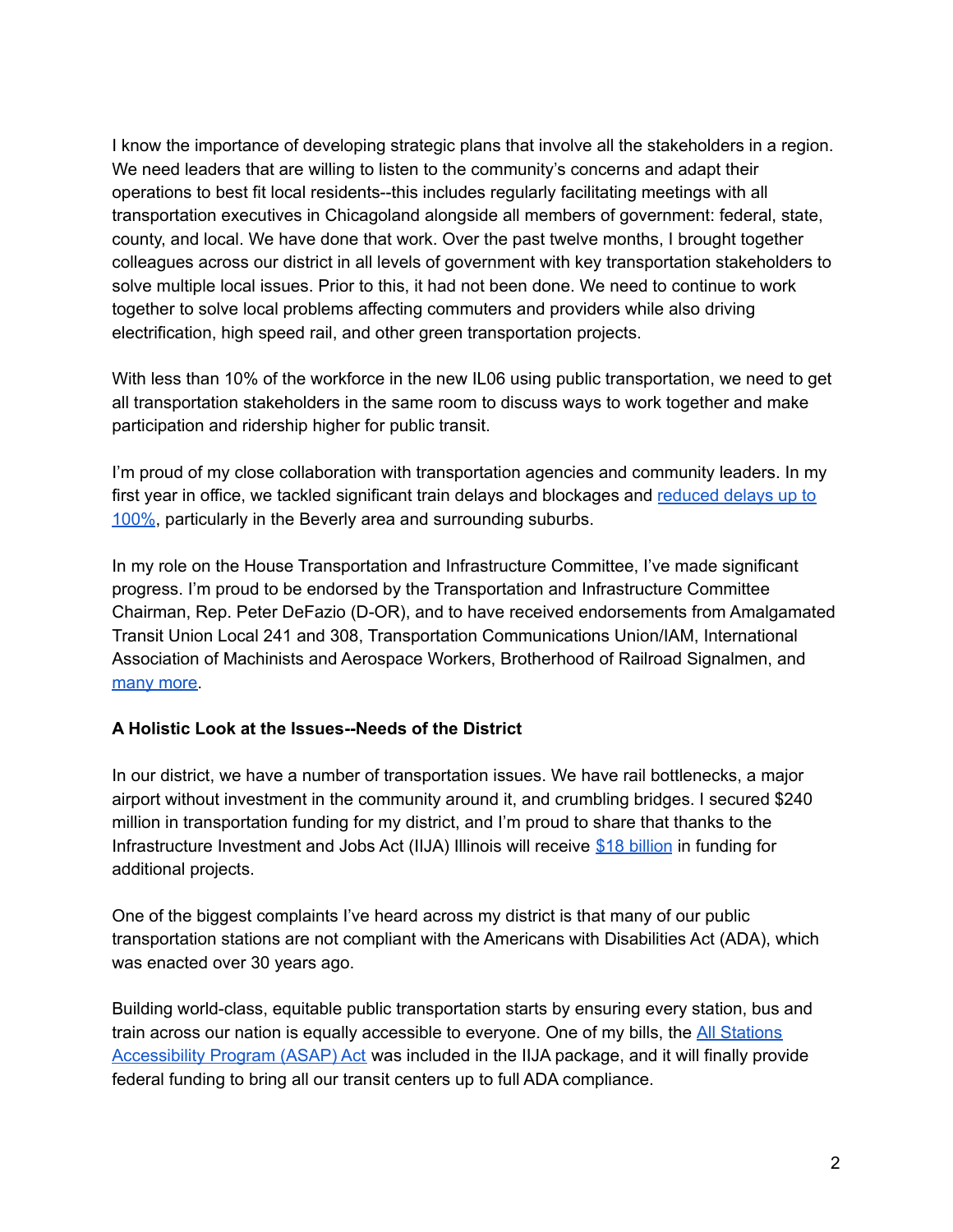We have a number of transportation deserts in the district. Transportation deserts are those areas where residents do not have proper access to public transportation. These are primarily where our transportation needs are not being met, and we are forced to rely on environmentally and economically inefficient personal vehicles as our means of travel.

Transportation deserts in-district include:

- Bedford Park: 65th Street underpass/overpass. For years, drivers have been stopped at the train crossing for inordinate amounts of time. As your representative, I will prioritize using CREATE funds to get this project completed urgently.
- Chicago (Southwest Side): Limited access to bus and 'L' service requires individuals to plan over an hour to travel to certain destinations. That's why I support facilitating conversations with CTA, PACE, Metra, and other transportation stakeholders to increase transportation options for all parts of Chicago.
- Southwest Suburbs: Metra delays and limited service have hurt the parts of the district with already-restricted access to public transportation. In some parts of the district, especially communities on or near Metra's Southwest Service, there are only a handful of trains each day--and on Sundays there are none at all.

## **Cracking Our Dependence on Private Transportation**

Yet, this alone is not enough to break the reliance on private transportation. For the long-term, I support plans to build greener infrastructure in the Sixth District, as well as across Illinois and nationwide. Adding lanes to highways and maintaining our roads is simply not enough.

As we enter the next decade, we need a leader with innovative transportation solutions. The District needs a leader that will provide adequate funding for public transportation so Chicagoland can have a reliable rail system, reduced car congestion, and thriving airports.

In order to increase ridership on public transportation, I propose the following:

- Building and maintaining the interstate highway is not sustainable in its current form—instead I propose allocating more funding to green infrastructure solutions and public transit.
- Using peer-reviewed evidence detailing the benefits of public transportation for communities that are in transportation deserts
	- $\circ$  A 2016 study found that when new train stations are expanded into suburban communities, there is a natural spike in housing developments—nearly all of which were multi-family homes. The author found that "rail transit could be an effective tool to guide land development in suburban station areas where nearby neighborhoods have enough vacant land zoned for development and some non-residential destinations, and when there are multiple state and local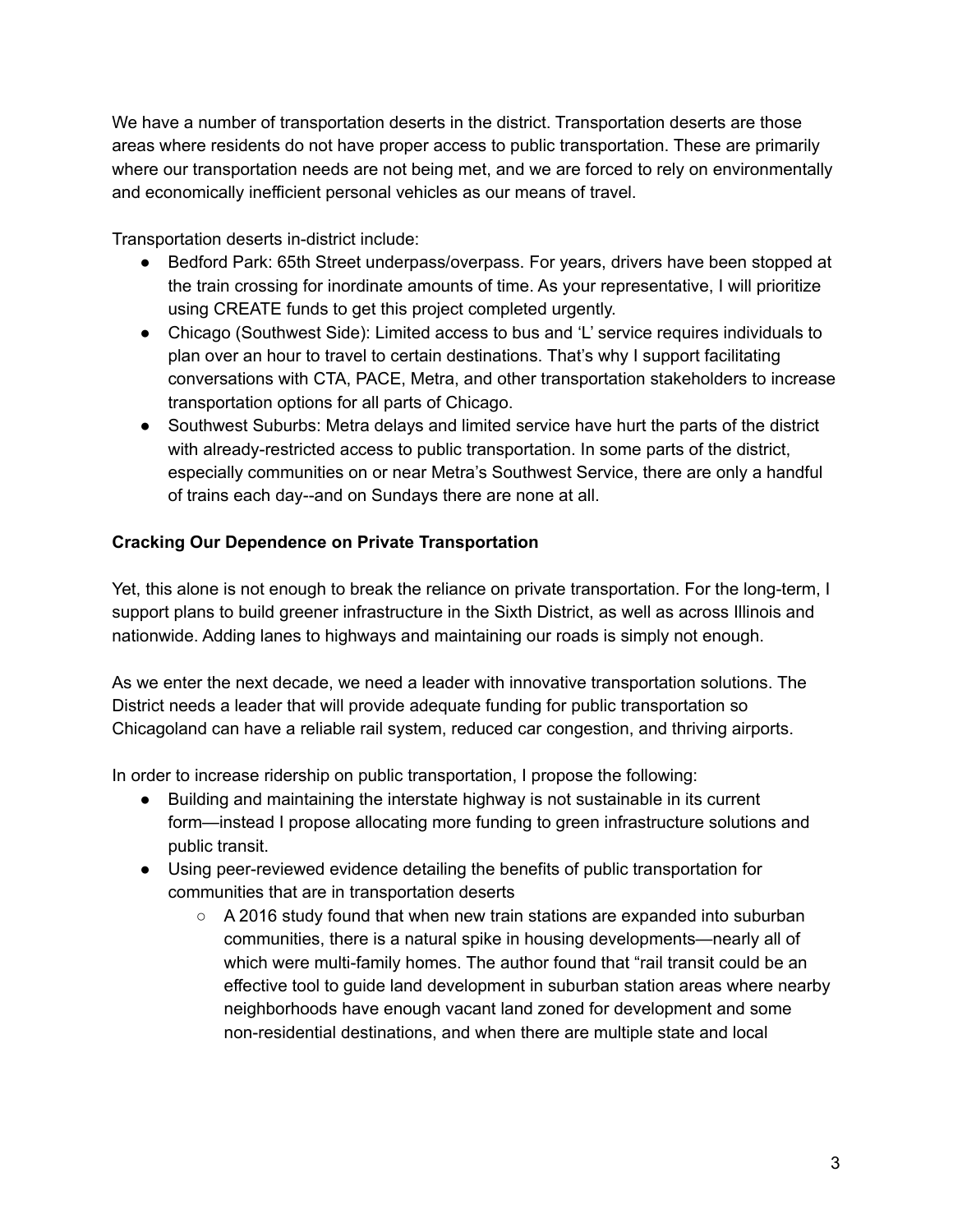mandates and incentives"<sup>1</sup> (Dong, 2016). We should pursue funding not only to place new transportation stations in blighted areas, but to add service for areas that need it the most.

### **Environmental Impact**

We need to start rethinking our transportation system and how it can work better for people in the district.

While passenger train ridership has declined in recent years, freight rail is the most energy-efficient mode of transportation. According to key experts, "On average, trains are four times more fuel efficient than trucks. They also reduce highway gridlock, lower greenhouse gas emissions, and reduce emissions of particulate matter and nitrogen oxides" (Association of American Railroads, 2019)<sup>2</sup>.

It would be highly efficient if passenger and freight trains did not share track, like they do in multiple areas of the district. While this may be a large investment, it should be considered as Congress discusses the next infrastructure bills. When delays are in the news, that is due to train idling--trains are often delayed or stalled due to freight interference. That has to stop for three reasons: (1) it creates burdensome delays for people trying to get from point A to B; (2) it creates a health hazard for people around transportation hubs now subject to fumes being emitted into the atmosphere; (3) it creates inordinate delays for our first responders (police, fire, and medical) trying to maneuver train crossings and provide services to those in need.

### **Setting Criteria to Address the Most-Needed Transportation Projects**

Projects should be evaluated and assessed based on their urgency, determined by two main criteria: (1) evidence-based health hazards; and (2) risk to the general public if used.

Considering so many people in our district rely on driving, we have to make sure our roads and bridges are operational. A study from the American Society of Civil Engineers states that of the 26,848 bridges in Illinois, 8.8% are [structurally](https://wgntv.com/news/illinois-has-3rd-most-structurally-deficient-bridges-in-u-s/) deficient.

These structurally deficient bridges pose a tremendous public safety concern. All levels of government should coalesce to fund these crucial infrastructure projects in an innovative way. We should not have to replace bridges regularly, but by investing in more economically and environmentally-conscious materials these bridges can last for decades with low levels of maintenance.

<sup>1</sup> Dong, Hongwei. (2016). If you build rail transit in suburbs, will development come? *Journal of the American Planning Association*, 82(4).

<sup>&</sup>lt;sup>2</sup> Association of American Railroads. (2019). The Environmental Benefits of Moving Freight by Rail. Accessed from

[https://www.aar.org/wp-content/uploads/2018/07/AAR-Environmental-Benefits-Movig-Freight-by-Rail.pdf.](https://www.aar.org/wp-content/uploads/2018/07/AAR-Environmental-Benefits-Movig-Freight-by-Rail.pdf)